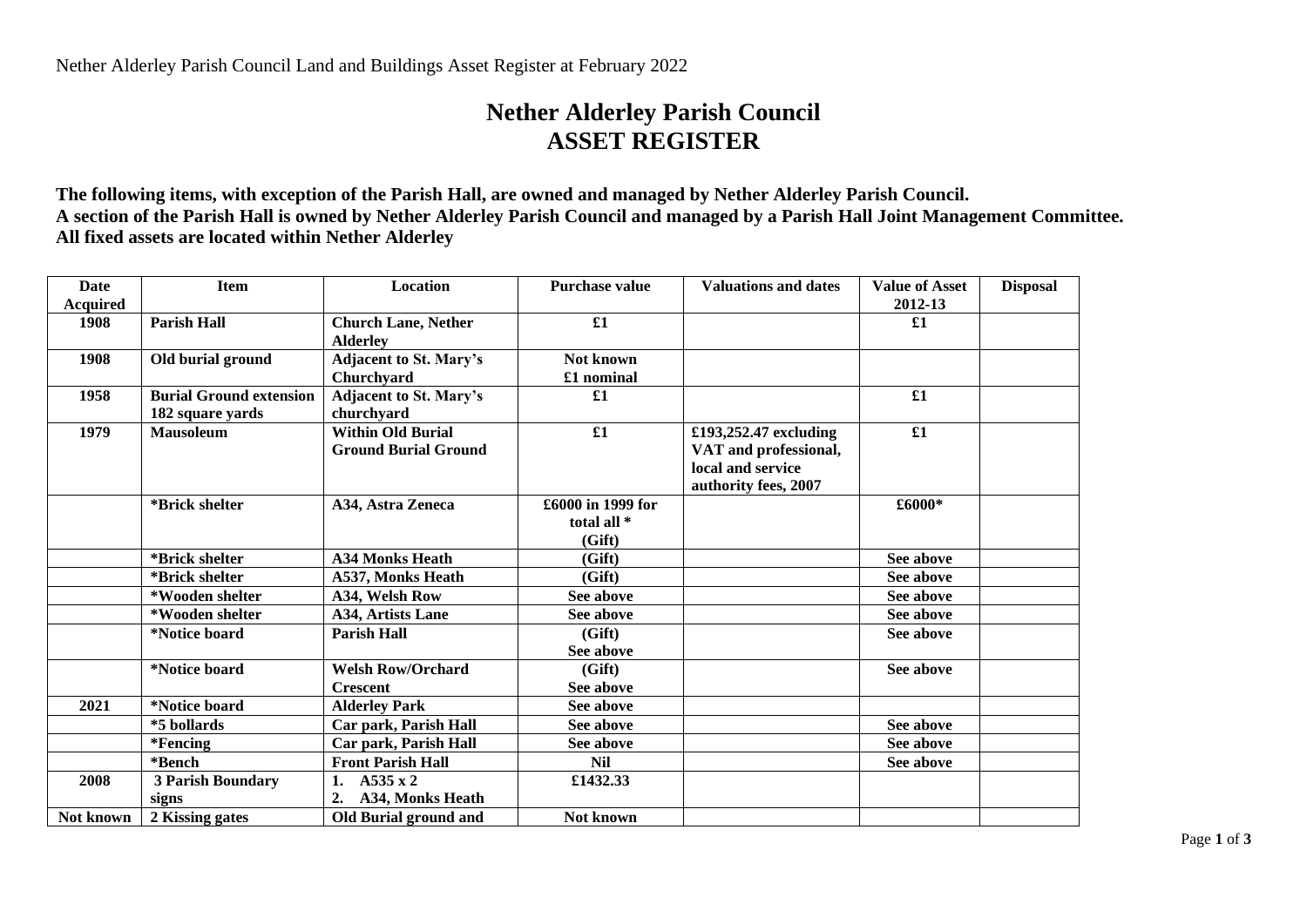|                  |                                      | <b>New Burial Ground</b>                           |                 |  |                                           |
|------------------|--------------------------------------|----------------------------------------------------|-----------------|--|-------------------------------------------|
| Not known        | 5 bar gate                           | <b>New Burial ground</b>                           | Not known       |  |                                           |
| 2003             | Circular Bench                       | Tree, Sand Lane                                    | Gift            |  | December<br>$2020 - H & S$                |
| 2021             | <b>Replacement Circular</b><br>bench | <b>Tree, Sand Lane</b>                             | £850.00         |  |                                           |
| 2004             | <b>Bench with plaque</b>             | <b>New Burial Ground</b>                           | Gift            |  |                                           |
| <b>June 2014</b> | <b>Bench with engraving</b>          | <b>New Burial Ground</b>                           | Gift            |  |                                           |
| <b>June 2014</b> | Iroko wood bench with 2<br>plaques   | <b>New Burial Ground</b>                           | £540.00 inc VAT |  |                                           |
| Not known        | 3 Benches                            | <b>Burial Ground</b>                               | Gift            |  | Marks: May<br>$2014-$<br>Wood<br>perished |
| 2009             | <b>Bench</b>                         | <b>New Burial Ground</b>                           | Gift            |  | May $2014-$<br>Wood<br>perished           |
| 2012             | Jubilee bench                        | <b>Junction of Welsh Row</b><br>and Congleton Road | £715.00         |  |                                           |
| <b>June 2016</b> | <b>Bench</b>                         | <b>New Burial Ground</b>                           | Gift            |  |                                           |
| Not known        | 4 bins                               | <b>Burial Ground</b>                               | <b>Nil</b>      |  |                                           |
| Not known        | <b>Filing cabinet</b>                | <b>Parish Hall</b>                                 | Gift            |  |                                           |
| Not known        | <b>Antique table</b>                 | <b>Parish Hall</b>                                 | Gift            |  |                                           |
| Not known        | <b>Sword Chest</b>                   | <b>Parish Hall</b>                                 | <b>Nil</b>      |  |                                           |
| Not known        | Chairman's chair                     | <b>Parish Hall</b>                                 | <b>Nil</b>      |  |                                           |
| Not known        | 15 green chairs                      | <b>Parish Hall</b>                                 | <b>Nil</b>      |  |                                           |
| Not known        | 28 wooden chairs                     | <b>Parish Hall</b>                                 | <b>Nil</b>      |  |                                           |
| Not known        | 74 dark brown chairs                 | <b>Parish Hall</b>                                 | <b>Nil</b>      |  |                                           |
| Not known        | 17 square tables                     | <b>Parish Hall</b>                                 | <b>Nil</b>      |  |                                           |
| 1965             | <b>Golden Jubilee table</b>          | <b>Parish Hall</b>                                 | <b>Nil</b>      |  |                                           |
| 1999             | <b>8 Councillors chairs</b>          | <b>Parish Hall</b>                                 | <b>Nil</b>      |  |                                           |
| 1999             | 2 Councillors chairs                 | <b>Parish Hall</b>                                 | <b>Nil</b>      |  |                                           |
| 2001             | 3 kettles                            | <b>Parish Hall</b>                                 | Nil             |  |                                           |
| 2000             | 8 chair seat cushions                | <b>Parish Hall</b>                                 | <b>Nil</b>      |  |                                           |
| 2001             | <b>Ordinance Survey map</b>          | <b>Parish Hall</b>                                 | <b>Nil</b>      |  |                                           |
| 2001             | <b>Map</b> frame                     | <b>Parish Hall</b>                                 | <b>Nil</b>      |  |                                           |